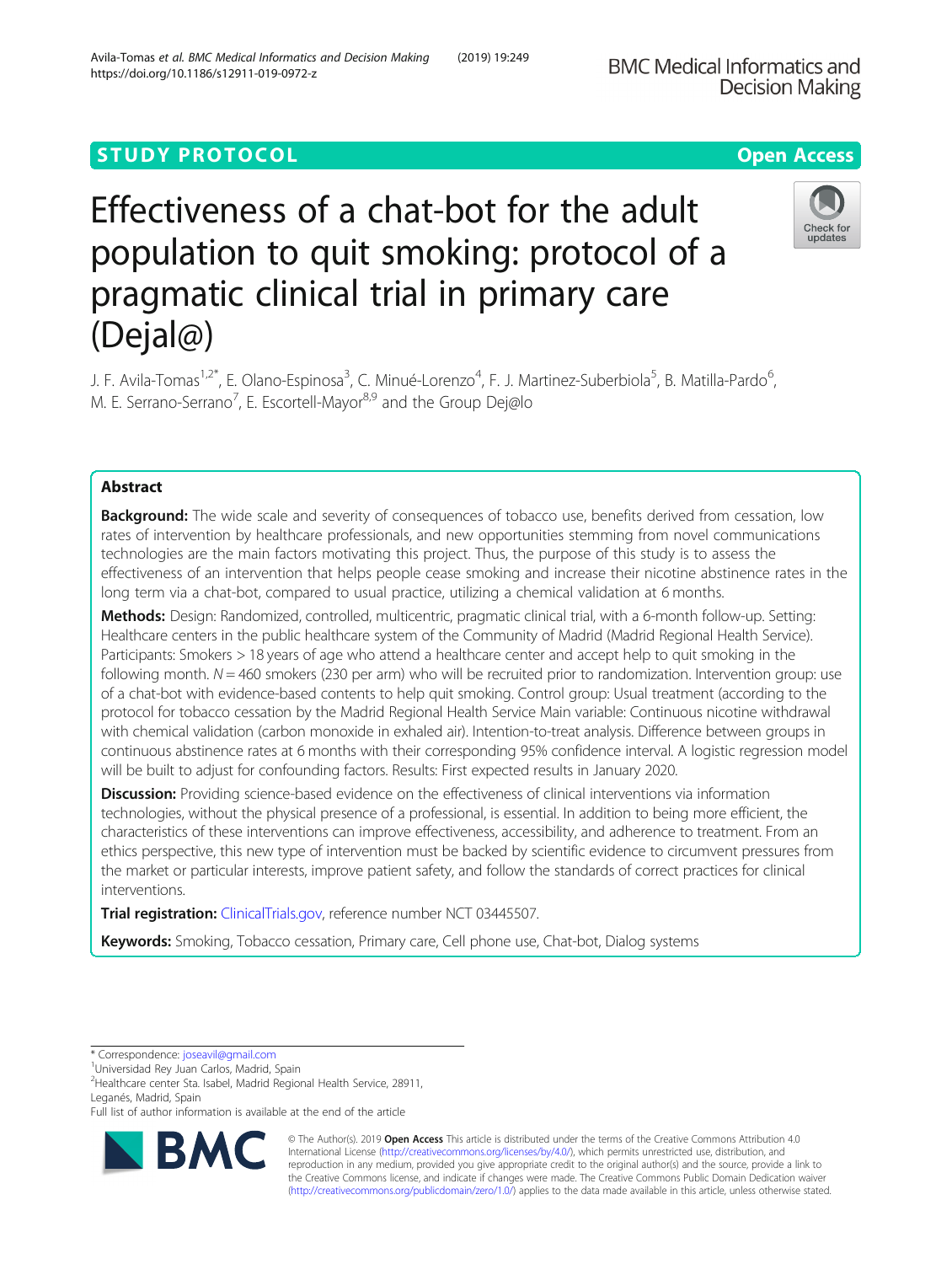#### Background

Tobacco use is the main cause of preventable morbidity and mortality in the world, directly accounting for five million deaths yearly  $[1]$  $[1]$ . The number of smokers who attempt quitting on their own every year is high, but only 2–3% remain abstinent after 12 months [\[2](#page-8-0)]. Healthcare professionals are very effective and efficient in their interventions on the smoker, with over threefold success rates of long-term abstinence. Combining behavioral and pharmacological treatment yields the best results [\[2](#page-8-0)–[4](#page-8-0)].

However, only 1 in 20 attempt to quit is supervised by a professional [[2\]](#page-8-0). In the public healthcare system of the Community of Madrid (Madrid Regional Health Service), 84% of smokers who attended an outpatient consultation in 2008 did not receive advice for tobacco cessation [\[5](#page-8-0)], a figure similar to those observed in other countries [[6,](#page-8-0) [7\]](#page-8-0). Factors related to these low intervention rates have been identified, and these include lack of training for healthcare professionals and their perception that such interventions are not useful and they lack the time to implement them [\[8](#page-8-0)].

A possible solution is developing effective, brief, and simpler interventions, such as the "Very Brief Advice "that consists of offering the patient help to quit smoking regardless of their motivation. Many patients respond positively to this proposal, even those who had not considered making an attempt previously to the offer [[9](#page-8-0)]. Compared to the usual intervention, this re-sults in over 50% more attempts to cease smoking [\[10](#page-8-0)]. However, to achieve this, a resource backed by scientific evidence and easy to access must be available, such as the tobacco cessation consultations in the British National Health System (NHS).

The boom in information and communication technologies, like the internet or smartphones, open up new therapeutic perspectives. In 2016, there were 7 billion customers of mobile phone services, almost 97% of the population worldwide. Mobile broadband has continuously grown, with 84% of the world population using it [[11\]](#page-8-0), and the smartphone has become the main and most accessible personal computer in the majority of countries. On the other hand, patients aspire to play a greater role in their health management and increasingly search for more information in the internet (Table 1). The resulting opportunities create a new framework to empower the patient and improve clinical outcomes and health expenditure [\[12](#page-8-0)].

In terms of scientific evidence, a systematic review of 59 clinical trials on interventions to quit smoking via smartphones [[13\]](#page-8-0) concluded that text messages double the success rates of nicotine abstinence with biochemical validation, showing a risk ratio (RR) of 2.16 (Confidence interval -CI- 95%: 1.77–2.62). The relevant Cochrane review [[14\]](#page-8-0) comprised 12 clinical trials that included 11,885 patients, with a combined  $RR = 1.7$  (CI 95%: 1.46–1.90) for abstinence at 6 months, and a  $RR =$ 1.83 (CI 95%: 1.54–2.19) using the data of the six clinical trials that chemically validated the abstinence, both compared to usual practice. The evaluated trials were based on interventions mainly using Short Message Service (SMS), although one employed videos, and all were conducted in high-income countries with strong policies for tobacco control. They also did not find clinical trials, published or in-progress, studying the effectiveness of applications (app) for mobile phones or tablets, despite their proliferation.

In a 2013 review about the adequacy of scientific evidence for existing apps to aid people cease smoking in the USA at the time, Abroms et al. [[15](#page-8-0)] could not find any that followed science-based recommendations by clinical practice guidelines and warned about the potential negative effects on the population's health.

In 2017, a new review  $[16]$  $[16]$  aimed to assess the scientific content of the most used commercial apps in the USA for helping to quit smoking as well as the ones available. Only six apps were identified as being partially science-based, of which three (50%) were available in at least one app store, and just two of the top 50 recommended apps in app stores (4%) had some scientific basis, but it was not possible to differentiate them from those not based on scientific evidence.

A chat-bot is not a software that needs to be installed in a smartphone or tablet, it respects the privacy of the patient scrupulously, and its learning curve is very short [[17\]](#page-8-0). This computer software has a conversation interface that can both answer questions posed by the user in

Table 1 Characteristics of the web search for health information

| Advantages                                      | Downsides                                                    |  |
|-------------------------------------------------|--------------------------------------------------------------|--|
| Ubiquity                                        | Unequal quality of information                               |  |
| Immediacy                                       | An identified source cannot always be found                  |  |
| Ability to access specific population segments  | The date when the content was updated cannot always be found |  |
| Automation of messages                          | Need to adapt the message to the targeted population         |  |
| Possibility of contact and learning among peers | Risk of information overload for the patient                 |  |
|                                                 |                                                              |  |

Translation from: Casado, S. El Papel de la Información en el empoderamiento del paciente en Basagoiti I. Alfabetización en salud. De la información a la acción [pdf]. Valencia: ITACA/TSB; 2012. ISBN: 978–84- 695-5267-4 Available at <http://www.salupedia.org/alfabetizacion/>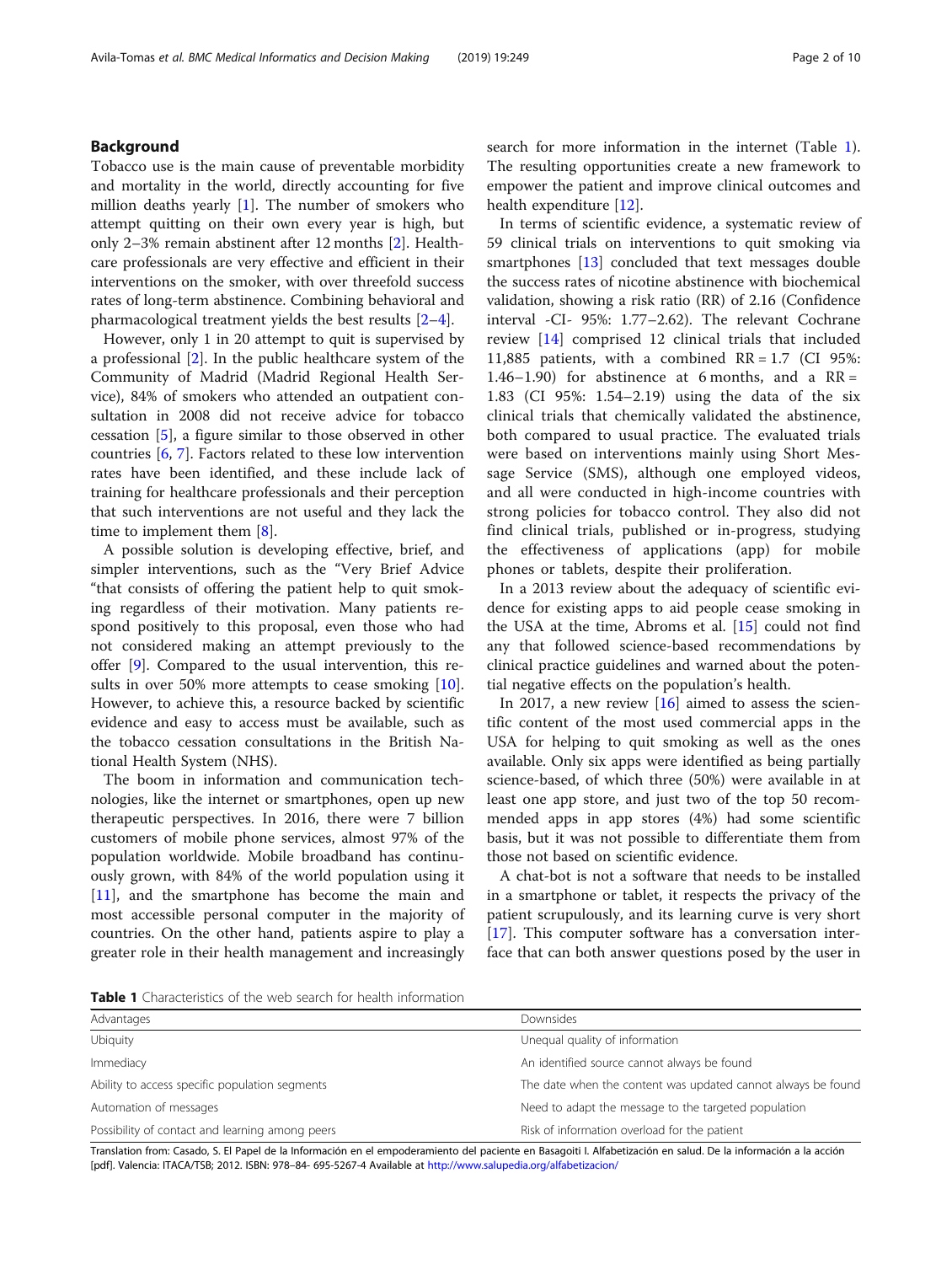a natural language (that commonly used by people with all their variants) and ask them questions  $[18]$  $[18]$ . Although it is not a new technology, the recent technical revolution for the interpretation of natural languages, together with the above-mentioned advantages and certain downsides of apps, make chat-bots ideal tools for the purposes of this intervention. Since chat-bots "understand" requests expressed with the complexity and variability of human language, they provide a component of technological "humanization" that other interfaces based on menus and chat-buttons lack. This way, they are capable of returning a personalized answer and add a component of user loyalty and usability of the tool [[18,](#page-8-0) [19\]](#page-8-0).

The chat-bot to be evaluated in this trial has been specifically designed by experts in tobacco addiction and artificial intelligence incorporating gamification, cognitivebehavioral, motivational, problem-solving, and relapsepreventing components. Such components form an integral part of science-based interventions recommended by clinical practice guidelines [\[3](#page-8-0), [4\]](#page-8-0).

We aim to assess whether the effectiveness of the usual intervention in primary care can be improved [\[2](#page-8-0)] by providing healthcare professionals with guidance to help patients accept the offer to quit smoking [\[10\]](#page-8-0), so that their motivation to intervene on their patients will increase by decreasing their workload. We also estimate that this type of intervention will improve the accessibility of patients to an evidence-based treatment.

The wide scale and severity of consequences of tobacco use, benefits derived from cessation, low rates of intervention by healthcare professionals, and new opportunities stemming from novel communications technologies in addition to the absence of scientific evidence on its effectiveness and the lack of such tools designed by experts according to the guidelines of the evidencebased clinical practice guidelines are the main factors motivating this project.

#### Methods

#### Aims

#### Main objective

To assess the effectiveness of an intervention in primary healthcare to help smokers cease their tobacco addiction via a chat-bot for smartphones compared to usual practice, as measured through biochemical validation of continuous abstinence at 6 months.

#### Secondary objectives

- 1. To assess the intervention effectiveness compared to usual practice as measured through self-reported continuous abstinence at 6 months.
- 2. To assess the intervention effectiveness compared to usual practice in terms of the improvement in

their quality of life measured by the EuroQol-5D-5 L questionnaire.

- 3. To evaluate the cost-utility ratio of the intervention compared to usual practice in primary healthcare.
- 4. To assess the intervention effectiveness in terms of improved adherence to pharmacological treatment for tobacco cessation.

#### Design

The clinical trial will be pragmatic, randomized, controlled, and multicentric. It will last one year, six months for recruiting and six months of follow-up. A cost-utility study will be conducted from the perspective of the funder for a 1-year timeframe. (Figs. [1,2](#page-3-0))

#### **Setting**

Primary healthcare centers in the Madrid Regional Health Service

#### **Participants**

Patients > 18 years of age who smoke and attend their primary care doctor or nurse consultation during the inclusion period.

#### Criteria for inclusion

- 1. Healthcare centers: Doctors and nurses from 34 healthcare centers in the Madrid Regional Health Service who agreed to participate, amounting to a total of 248 participants.
- 2. Patients: Being > 18 years of age; having smoked more than one cigarette per day during the last month; accepting the offered help to quit smoking in the following month; owning a smartphone where a messaging app can be installed; being reachable during the six months following the beginning of the intervention; agreeing to participate and signing informed written consent.

The criteria for exclusion are: Significant communication barriers; Addiction to other substances; And participating in another dishabituation program or clinical trial during the study period.

#### Sample size

The sample size was calculated based on the outcome of a clinical trial recently conducted of usual clinical care in Madrid public health system that employs a similar definition of continuous abstinence as our study [[5\]](#page-8-0). It detected an abstinence rate of 9.6% at 6 months in the control group. We estimate that the intervention to be assessed will double this fig [\[13](#page-8-0), [14](#page-8-0)]..

Based on these data, and considering a type I error of 5% and a power of 80%, the required number of patients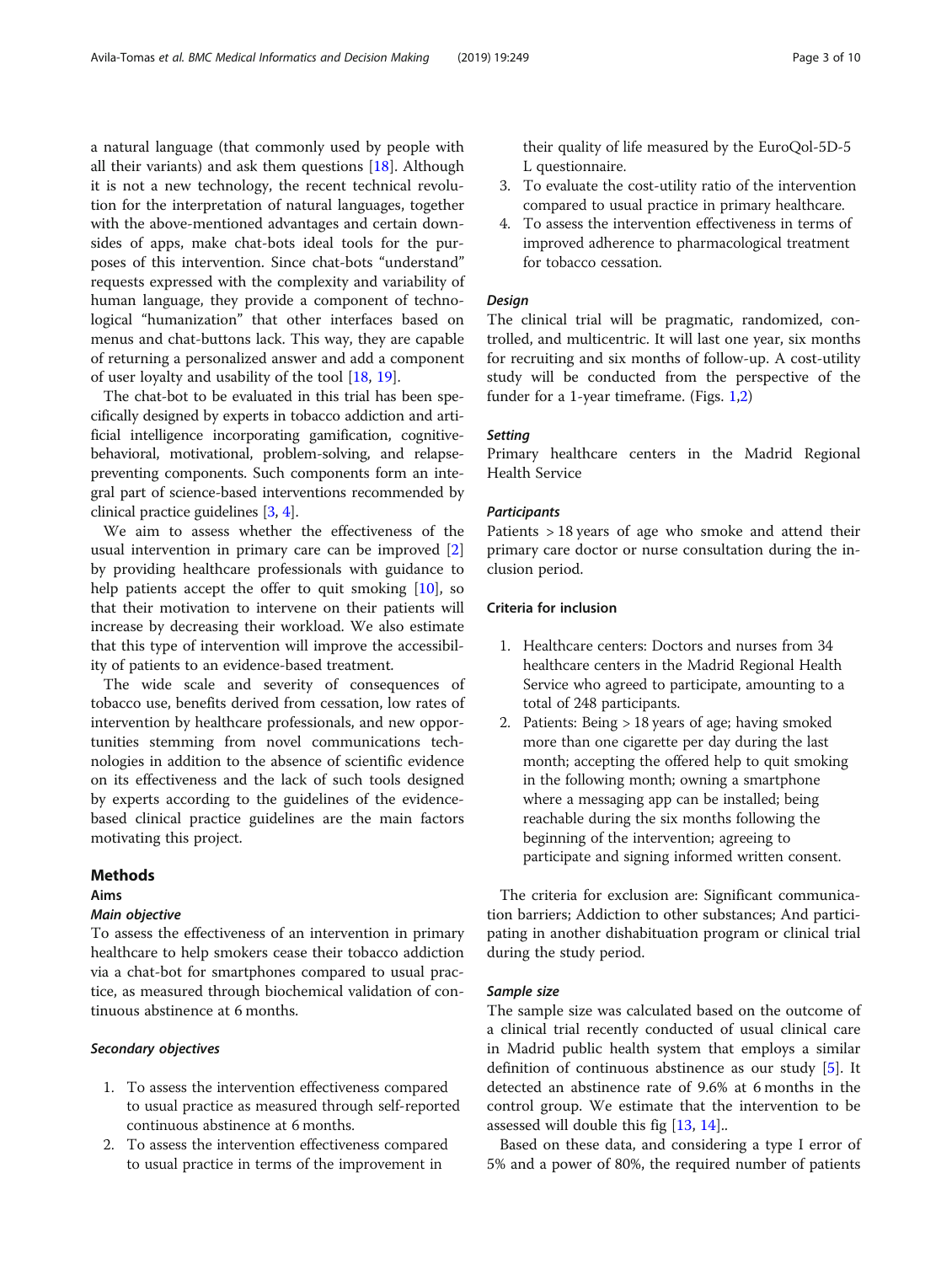<span id="page-3-0"></span>

|                                                         | <b>Timeline</b>                                                                                                                              | <b>Intervention</b> | <b>Control</b> |  |
|---------------------------------------------------------|----------------------------------------------------------------------------------------------------------------------------------------------|---------------------|----------------|--|
|                                                         | Pre-randomization<br>assessment visit                                                                                                        | а                   | а              |  |
|                                                         | Randomization                                                                                                                                |                     |                |  |
|                                                         | Intervention                                                                                                                                 | b                   | c              |  |
|                                                         | Outcomes (6 months)                                                                                                                          | d                   | d              |  |
| $\overline{(\mathbf{1})}$<br>a                          | Initial presential interview. Presentation of the project. Informed consent<br>Initial baseline variables                                    |                     |                |  |
| Randomization<br>b<br>Chatbot instalation and key acces |                                                                                                                                              |                     |                |  |
| $\overrightarrow{c}$                                    | Use of the chatbot (Dejal@Bot)                                                                                                               |                     |                |  |
| c                                                       | Usual care given by their general practitioners and nurses of primary care health centres                                                    |                     |                |  |
| $\mathsf{d}$                                            | Continuous tobacco abstinence at six months referred by patient and biochemically validated measured by<br>a Pico+TM Smokerlyzer® cooximeter |                     |                |  |
| Fig. 2 Pat plot intervention Dej@lo                     |                                                                                                                                              |                     |                |  |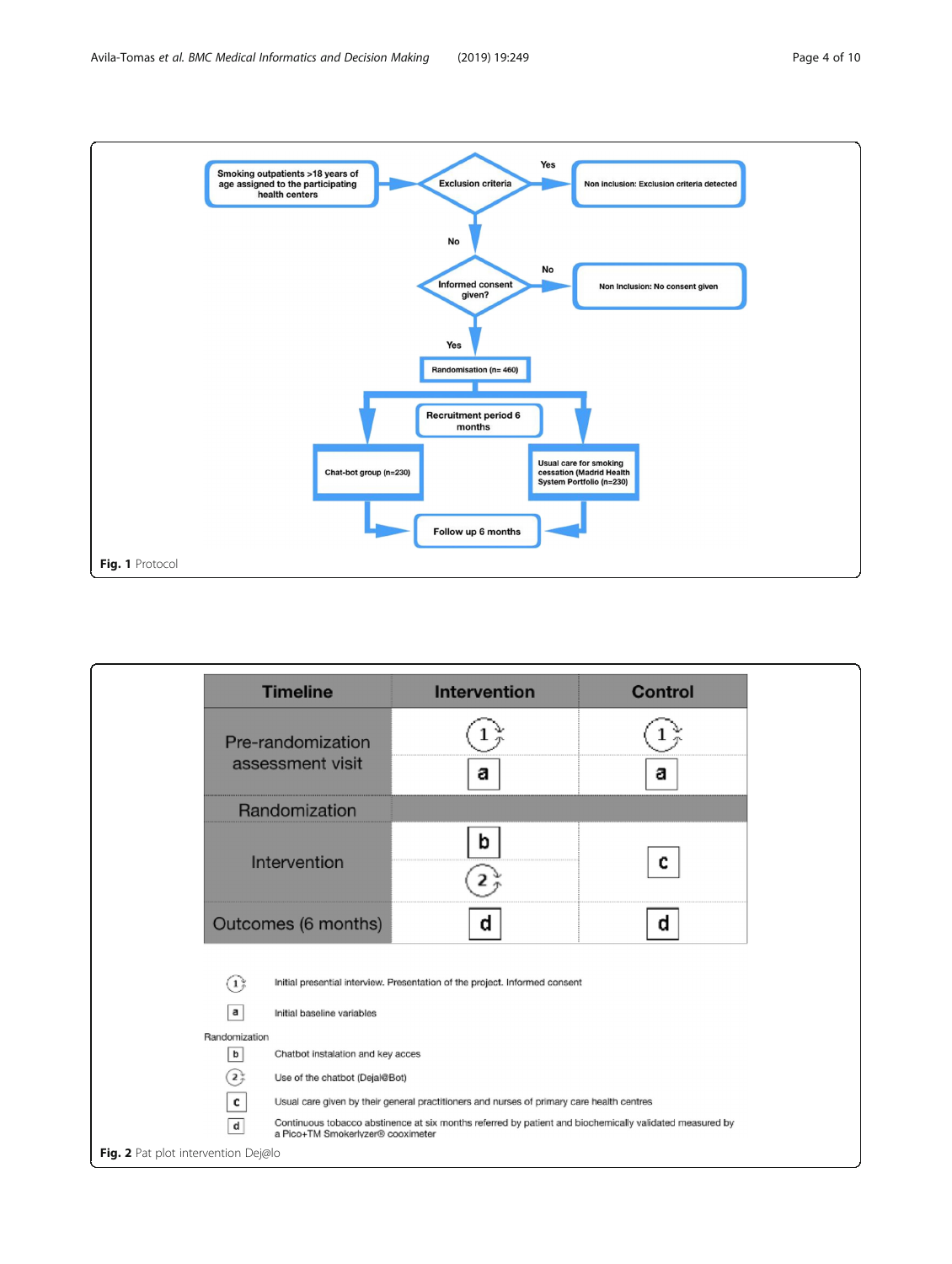will be 418. After estimating 10% of losses to follow-up, the required sample size is 460 smokers (230 in each group).

#### Recruitment

Each healthcare professional will select patients who smoke, attend the health center for any reason within the recruitment period, and meet the inclusion criteria. They will inform patients about the characteristics of the trial and offer them to participate. Those who accept will be asked to provide informed written consent. In case they decline, their gender, age, and reason for declining will be recorded.

Various strategies will be implemented in order to increase adherence to the protocol by participating researchers, such us personal follow-up upon achievement of protocol objectives and acknowledgement of their effort via e-mail, and offers of certified training sessions.

Randomized allocation: Subjects will be allocated into the intervention or control group by simple randomization using a software installed in the data collection notebook (DCN). This will be done following the inclusion of patients and data collection in the DCN at the initial visit, which guarantees the masking of the randomization sequence to the professionals recruiting patients. The group assigned to the chat-bot will be the intervention group and those treated with usual care by their doctor or nurse will be the control group.

#### Criteria for abandonment and withdrawal

Participants will be able to abandon the study at any time and researchers will be able to withdraw any patient under the following circumstances: not meeting the inclusion criteria; Onset of a severe illness during the clinical trial; Or adverse event, and inability to comply with the study requirements.

The number of abandonments and withdrawals, as well as the reasons for them, will be recorded. Withdrawn patients will not be excluded from the intentionto-treat analysis.

#### Masking

The design of the study does not allow for masking the patient to the received treatment. However, this limitation is compensated by the objective measure of the main outcome variable (smoking abstinence) and the random allocation of patients into study arms. Additionally, researchers in charge of the statistical analysis will be blinded to the identity of patients in each treatment group.

#### Interventions

The intervention strategy to follow in both arms is based on the five A's of the clinical practice guideline by the Agency for Healthcare Research and Quality [[4](#page-8-0)]: ask, advise, assess, assist, and arrange. This way, all patients will be questioned in person about their tobacco addiction, receive advice from their doctor or nurse to cease smoking, and their willingness to quit will be evaluated. Patients who accept the offered help for the month following consultation will be randomly assigned to the intervention or control group, where they will receive a personal intervention combining behavioral and pharmacological treatment based on scientific evidence [[2](#page-8-0)–[4](#page-8-0)]. The intervention will be organized into several follow-up sessions, either on-line via the chat-bot (in which case the patient can access the intervention at their convenience) or face-to-face with their healthcare professional in the healthcare center.

#### Intervention group

Patients assigned to the intervention group will use a chat-bot whose script for the smoking cessation process has been developed using contents based on current evidence. Subjects will download a messaging application on their smartphone for this purpose and will access the chat-bot with an assigned personal password. The chatbot will guide them through all the stages of the dishabituation process. The chat is bidirectional, employs multiple media formats, and provides patients with automatic, science-based advice on cognitive-behavioral, motivational, relapse-preventative, and problem-solving techniques. This will take place with different periodicity depending on the quit date and other characteristics of the patient (personal choice, type of tobacco use, personal risk situation, prescribed medication, abstinencerelated symptoms, and the evolution of coping with abstinence). The chat-bot also offers information about useful medication to quit smoking prescribed by their healthcare professional, and will recommend how to face problems related to the cessation process through advice and relaxation exercises available in different formats, such as video, computer graphics, games, and web links. Additionally, the chat-bot incorporates gamification elements (games for adults for acquiring new knowledge and skills), including a system to earn scores and badges that will provide access to specific information depending on the abstinence period and the needs of the individual. Specific aspects of the game mechanics (score, levels for different abstinence periods) and dynamics (rewards, acknowledgment) will be developed. Contact with the patient will begin at day  $^{-15}$ , where the above-mentioned strategies will be established, and daily interactive appointments will be set until the quit date. From this point, subjects will receive encouragement and acknowledgement messages that will be spaced out gradually until six months of abstinence. The patient can contact the chat-bot at any time, so the number and total time of interactions are a priori unknown and will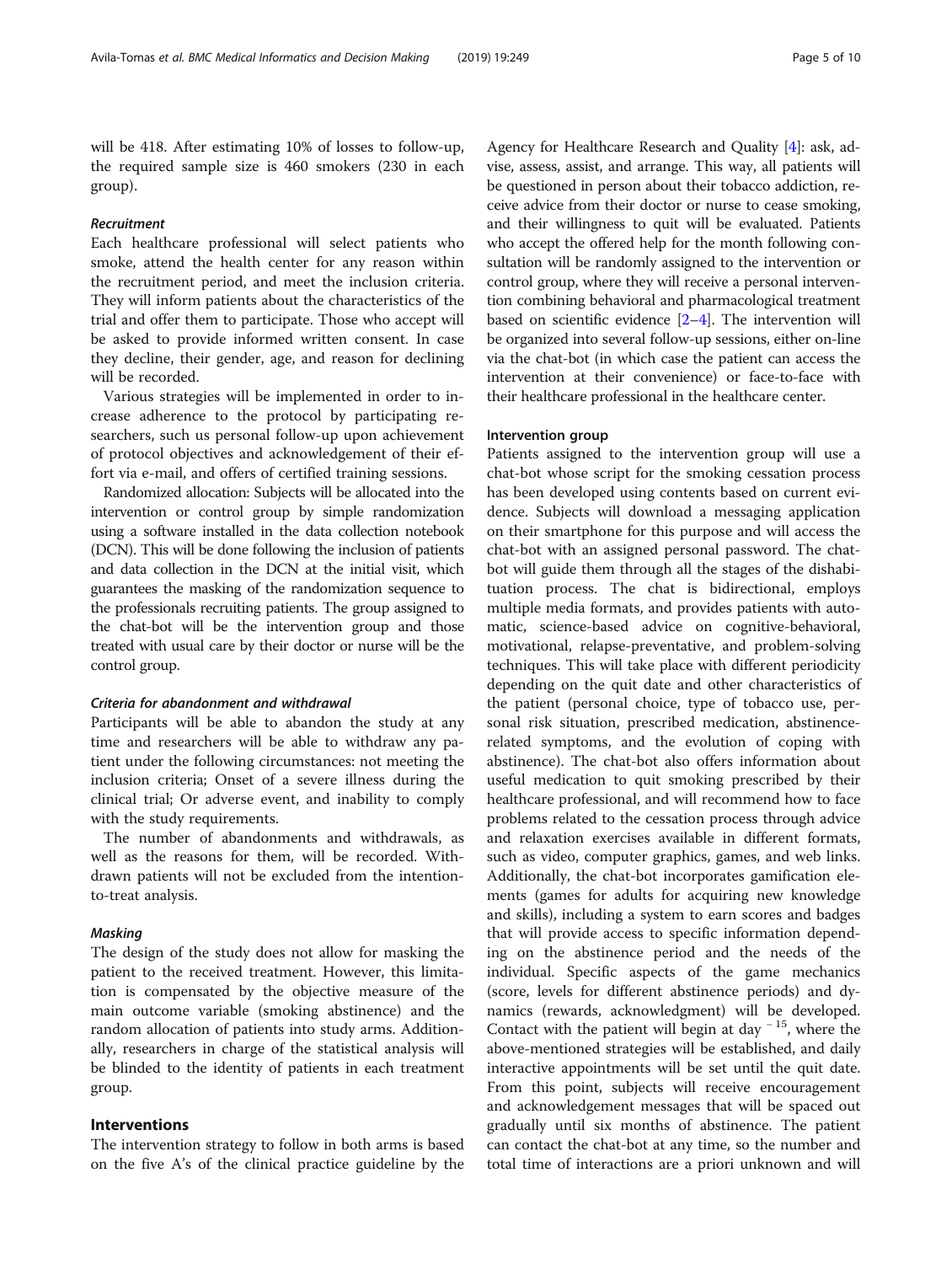be recorded as secondary variables. In terms of proactive contacts, the patient can choose their timing and frequency.

#### Control group

Patients assigned to the control group will receive the usual practice for smoking cessation, namely the different interventions by primary care nurses and physicians included in the services portfolio of the Madrid Regional Health Service (Service 415, Care for adult smokers) that consist of one or two visits prior to the quit date, followup visits after one week and one month, and subsequent control visits depending on whether the opportunity arises, the professional's criteria, and the patient's needs.

#### Variables

The collaborating healthcare professionals will deliver their data prior to the beginning of the study. The recruiting participants will record patient data and will be also responsible for their follow-up. All the information will be recorded on a form created for the trial (DCN). Each collaborator will access the form from their personal computer via the project's website, using a code for personal identification. Two visits have been defined for data collection of patients: basal and at 6 months.

#### Main outcome variable

Continuous tobacco abstinence at 6 months (yes/no). In accordance to the recommendations by "the Russell Standard" [[20\]](#page-9-0), abstinence is confirmed when the patient declares to have smoked five or less cigarettes since the beginning of the abstinence period and after being validated with a co-oxymeter Pico+TM Smokerlyzer<sup>®</sup> that reads < 10 carbon monoxide particles per million (ppm) in exhaled air.

#### Secondary outcome variables

Quality of life of the patient measured via the EuroQol-5D-5 L, a generic questionnaire in their Spanish version validated for our setting [\[21\]](#page-9-0) that comprises two parts. The first part consists of five questions on the health condition of subjects to explore five dimensions: mobility, self-care, usual activities, pain/discomfort, and anxiety/depression. Each dimension is measured on a 5 level scale. From these five questions, a single weighed score is obtained, the so-called utility index. The higher the score the better the health condition. To obtain this index, the algorithm proposed for Spain has been employed [\[22](#page-9-0)]. The second part consists of a visual analog scale (VAS) ranging from 0 (worst possible condition) to 100 (best possible health condition). The intergroup differences in the utility score at 6 months will be used to construct the quality-adjusted life years (QALYs) gained with the intervention.

#### Employed time

Number of consultations and total time (in minutes) will be recorded in the DCN by the healthcare professional and automatically registered from the chat-bot.

#### Cost-utility

Costs derived from the intervention will be calculated via a proxy of their cost-opportunity. The price of avoided visits, calculated from the average salary of the health worker's professional category, will be categorized as "saved costs". An uncertainty threshold will be estimated for all the applied costs comprising the time range attributable to each activity. The calculation of benefits will be done based on the QALYs, quantifying the total gain from the EuroQol-5D-5 L utilities in the intervention group at 6 months and assuming they will stay constant for one year.

#### Adherence to treatment

Number of weeks the patient gets pharmacological treatment prescribed by their doctor or nurse, as recorded by the professional in the DCN during each visit or automatically registered by the chat-bot.

#### Explanative and adjusting variables

Patient-related socio-demographic variables (first level): 1) age (years); 2) gender (M/W); 3) socio-economic status (monthly income expressed as a multiple of the minimum wage); 4) educational level (no education/primary education/secondary education/university education); 5) nationality; 6) number of cigarettes/day; 7) number of previous attempts to cease smoking; 8) basal co-oximetry in exhaled air (ppm); 9) quit date; 10) level of nicotine dependence (brief form of Fageström Test); 11) continuous cannabis use (defined as at least once per week for the last month).

Healthcare centers and healthcare professionals (second level): 1) gender (M/W); 2) age (years); 3) professional category (medicine, nursing); 4) graduation year; 5) average workload (measured as the average daily consultations per health worker during the year prior to the trial).

#### Statistical analysis

The results will be presented in accordance with the guidelines by the CONSORT declaration [\[23](#page-9-0)].

#### Description of basal characteristic

A descriptive analysis of the demographic and basal characteristics of subjects in both groups will be conducted: quantitative variables will be described by their measures of central tendency (mean or median in the case of asymmetric distributions) and their dispersion (standard deviation or interquartile range for normal or non-normal distributions, respectively). Qualitative variables will be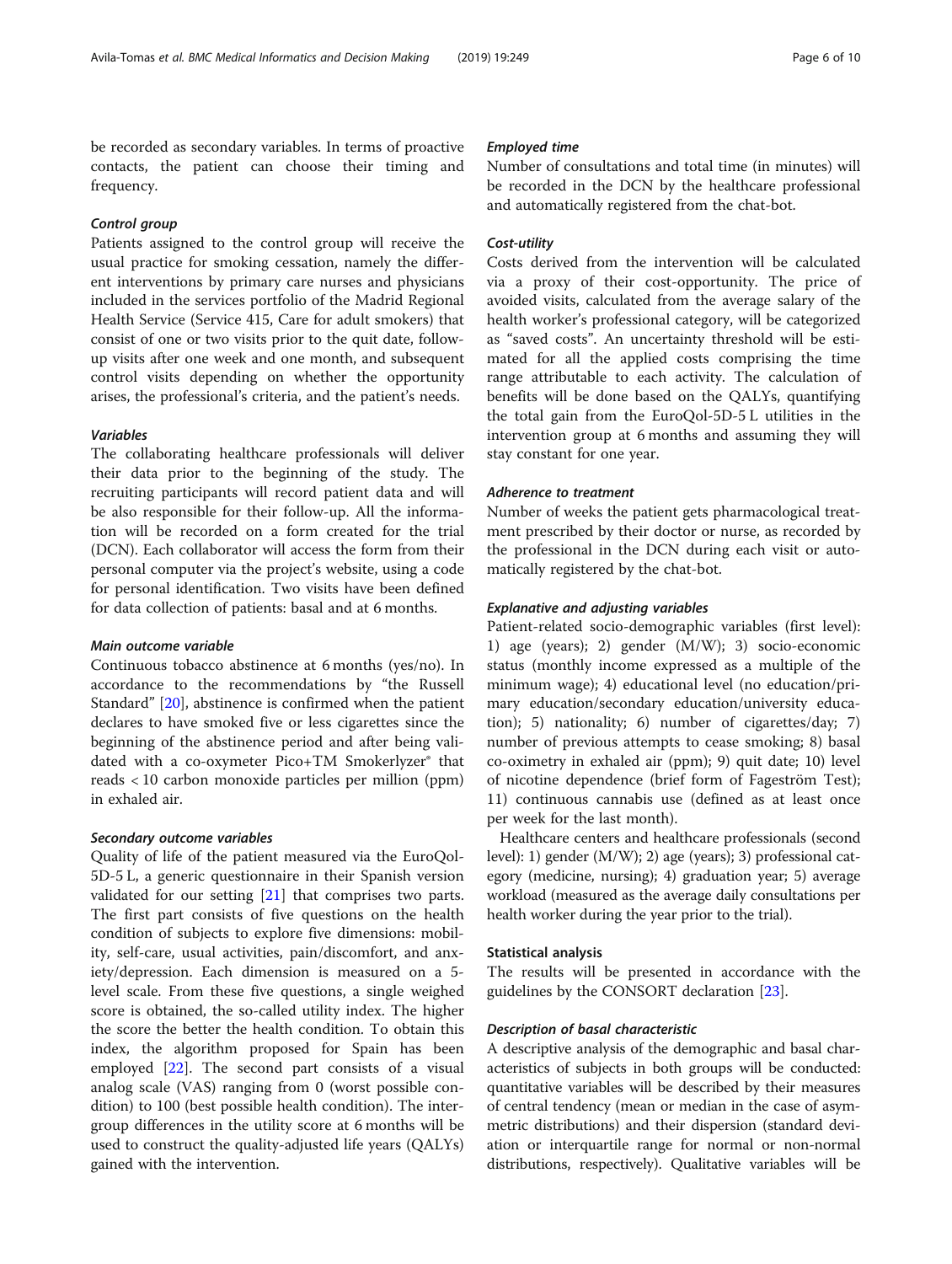described by their proportions with their confidence intervals set at 95% (CI 95%).

#### Basal comparison

Intergroup differences will be analyzed using statistical tests for independent samples (Student's t-test or chisquared test), whereas a test for related samples (repeated measures ANOVA) will be employed for differences within each group and across visits.

#### Main effectiveness analysis

Intergroup differences in the continuous abstinence rates at 6 months (main variable) will be analyzed with their CI 95%. Bivariate analysis: a Student's t-test, or the Mann-Whitney U-test in case the hypothesis of data normality is rejected, will be used to compare the outcome between groups in the case of quantitative variables. For qualitative variables, either Pearson's chisquared test or Fisher's exact test, when applicable, will be used. After adjusting for possible confounding factors, the odds ratio of the association will be calculated using a logistic regression model where the dependent variable will be the continuous abstinence (yes/no) and the independent variables will be patient-related variables and the study group. In all cases, statistical significance will be set at  $p < 0.05$ . Gained QALYs will be estimated at a population level with their relevant CI 95% via parametric analysis methods and bootstrap techniques. Costutility ratio: this aim is exploratory (there is no specific design for it). The cost-utility ratio will be calculated dividing the overall cost by the sum of potential gains expressed in QALYs. For normally distributed data, a multivariate sensitivity analysis will be conducted, making the costs fluctuate within the constructed range of uncertainty. For the same distribution, we will also make the benefits (QALYs) fluctuate within the CI 95%. In all cases, the analysis will be for intention-to-treat. The number of withdrawals, losses to follow-up, and subjects not complying with the protocol will be recorded together with the relevant reasons. Losses to follow-up will be considered as smokers in the analysis [\[24\]](#page-9-0). A participant will be considered lost to follow-up after missing two appointments, failing to be contacted by phone in at least two occasions, and having no registered explanation for it. Missing information on professionals and/or patients will be replaced using values from the baseline data.

#### **Discussion**

Both the healthcare professionals accepting to participate in a clinical trial and the recruited patients may be more interested in the subject of the trial, sharing an increased awareness and motivation for the studied health issues, which can lead to a bias. Although this can result in better outcomes compared to trials with less selective recruiting processes, it would have a conservative effect (namely, it would decrease the magnitude of the intergroup difference).

Additionally, participating collaborators may modify or improve their prescribing habits due to their awareness of being under observation (known as the Hawthorne effect). This may reduce differences between the intervention and control groups in terms of suitability of prescription.

A design by clusters was not chosen in this intervention, since the possible influence among smokers in the same healthcare center would be residual given that the app is personal and with a restricted access for the patient. This circumvents other biases resulting from variability in the clinical practice of included professionals and their basal knowledge on the subject of the intervention.

The intervention cannot be masked, so a blinded evaluation of the main outcome variable has been designed. The researchers in charge of the data analysis and interpretation will be unaware of the allocation arm of patients.

Although the assessment of the effect of the intervention on quality of life is not confirmatory and the expected changes are limited given the short period of time of the trial, we consider it essential to include this outcome variable in the analysis since intergroup differences can be detected even if they are not strongly significant. Additionally, measuring changes in quality of life allows for incorporating outcome variables that are self-reported by the patients, which facilitates the calculation of utilities in the cost-utility analysis. This will enable to overcome some deficiencies and limitations observed in previous interventions by Patterson et al. [\[24\]](#page-9-0).

The chat-bot can potentially increase the effectiveness of the usual intervention for several reasons: on the one hand, it will provide primary care professionals with a very brief advice that will direct them to offer help for cessation [[10\]](#page-8-0), which has proven its high effectiveness for generating attempts to quit; on the other hand, it will at the same time reduce their workload, increasing their motivation to intervene on their patients. Additionally, the overall time employed in the dishabituation process would significantly increase, a variable that has been identified as one of the main predictors for continuous abstinence [\[2](#page-8-0)]; lastly, reminding and monitoring the use of pharmacological treatment will predictably improve adherence to it and, therefore, abstinence rates.

We estimate that this intervention will also show improved accessibility, since it enables people to access an effective program for quitting smoking even when physical limitations, schedule conflicts, or proximity issues exist that hinder face-to-face consultations.

On the other hand, our pragmatic design [[25](#page-9-0)] will allow testing the usage of the chat-bot in conditions that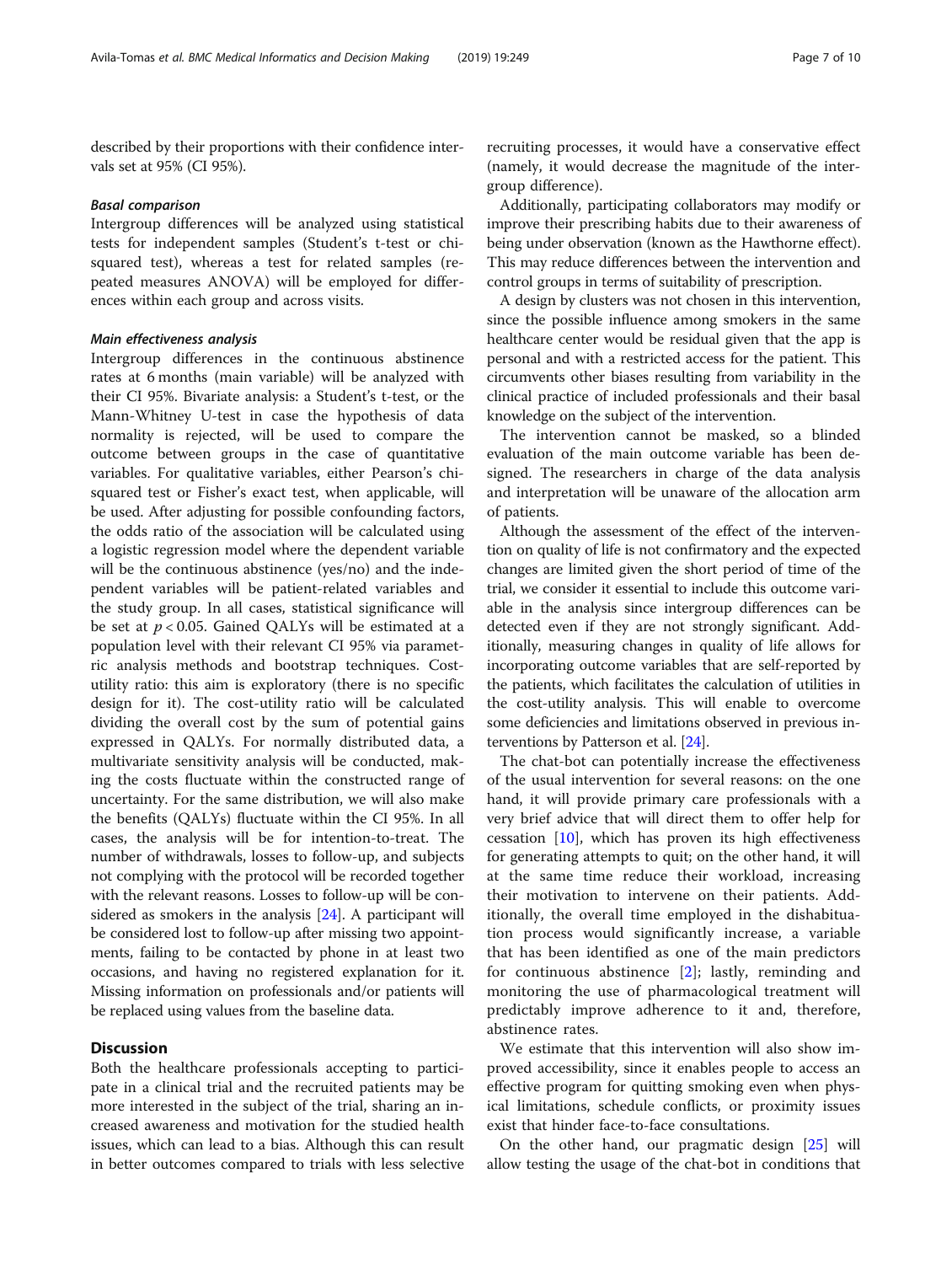closely mimic real life. Both the recruitment of patients and training of healthcare professionals, as well as the information given to patients and characteristics of healthcare centers, were the same in both arms. Other aspects denoting its pragmatic design were the criteria for inclusion, flexibility in applying the intervention, comparison with usual practice, absence of formal visits set by protocol, and intention-to-treat analysis.

It is essential to provide evidence on interventions directed to outpatients who smoke and that, owing to new information technologies, require less intervention by healthcare professionals. Given the spread of smartphones worldwide, there has been a great boom of apps that facilitate information on health issues and disease control and treatment. However, new approaches based on information and communications technologies appear at a much higher speed than controlled, high-quality trials.

The prediction is that this trend will increase due to the expanding number of users and the redundancy of different approaches to manage one's healthcare on account of the new available functions of technological advances, so it is important to study why this is happening and remedy it in order to prevent ethical dilemmas and harm to patients. In order to help identify effective interventions, we strongly believe that clinical trials must be performed to evaluate new technologies and their related approaches to help smokers quit, just as they are performed for pharmacological drugs.

#### Abbreviations

App: Mobile Application; CI: Confidence interval; CO: Carbon Monoxide; DCN: Data Collection Notebook; ERDF: European Regional Development Fund; FIIBAP: Fundación para la Investigación e Innovación Biomédica en Atención Primaria; FIS: Fondo de Investigaciones Sanitarias; NHS: British National Health System; PIN: Personal Identification Number; PPM: Particles Per Million (in exhaled air); QALYs: Quality-Adjusted Life Years; RR: Risk ratio; SMS: Short Message Service. Text messages; VAS: Visual Analog Scale

#### Acknowledgements

We would like to thank the Research Support Unit from the Primary Healthcare Management of the Community of Madrid regional government, the Fundación para la Investigación e Innovación Biomédica en Atención Primaria (FIIBAP) team, each of the many personnel of the 38 participating health centers and Bumpho team.

Dejal@ Group (Contributor group) consists of the following researchers: CS Ramón y Cajal (Alcorcón-Madrid): Garcia-Mesa, AM; Gomez, C; Liebana-Nistal, E; Molina-Alameda, L.

CS Castillos (Alcorcón-Madrid): Andrade-Rosa, C, Caballero-Jiménez, A; Escribano-Romo, G; Espejo-Romero, M; Ferrero-Brenes, A; Hernandez-Garcia, JL; Perez-Perez, E; Zambrano-Alvarez, J.

CS Gregorio Marañon (Alcorcón-Madrid): Ayuso-Hernandez, E; Cuesta-Monedero, MJ; Sanchez-Jimenez, FJ; Vigil-Escalera, A.

CS Ribota (Alcorcón-Madrid): Casado-Nistal, S; Garcia-Alva, M; Martin-Gomez, I; Puyo-Rodriguez, N; Rodriguez-Cosio, A; Sanchez-Vazquez, I.

CS Dr Trueta (Alcorcón-Madrid): Alcala-Olmo, MA; Garcia-Alegre, MT; Garcia-Alva, M; Hurtado-Monterrubio, C; Martin-Burillo, T; Moral-Moraleda, C. CS Dr Luengo (Móstoles-Madrid): Ciria Holgado, E; Hermoso-Duran, C; Hernandez-Rodriguez, S; Lafraya-Puente, AL; Melero-Serrano, JL; Molina-

Sanchez, MJ; Muñiz-Dominguez, E; Saiz-Loma-Osorio, C. CS Alcalde Bartolomé (Móstoles-Madrid): Aparicio-Velasco, J; Cerezo-Pascual, E; Fonte-Elizondo, L; Gomez-Martinez, MI; Marin-Osorio, C; OrozcoDiaz, P; Prieto-Villegas, E; Rodriguez-Donoso, J; Rodriguez-Huete, A; Romero-Blanco, FJ; Urbano-Fernandez, JP.

CS Felipe II (Móstoles-Madrid): Castillo-Portales, SJ; Collados-Navas, R; Gutierrez-Sordo, P; Martin-Sacristan-Martin, MB; Sanchez-Quejido, M. CS Barcelona (Móstoles-Madrid): Abad-Schilling, C; Arenas-Gonzalez, S; Calonge-Garcia, ME; Capitan-Jurado, M; Menendez-Alvarez, S; Regalado-Valle, MA.

CS Francia (Fuenlabrada-Madrid): Alache-Zuñiga, HC; Cerrada-Cerrada, E; Garcia-Camps, R; Gutierrez-Notario, MJ; Mendez-Cabezas-Velazquez, J; Molina-Paris, J; Pensado-Freire, H; Viñas-Fernandez, G.

CS Castilla La Nueva (Fuenlabrada-Madrid): Jaenes-Barrios, B; Jurado-Sueiro, M; Ortiz-Sanchez, M; Santiago-Hernando, ML.

CS Cuzco (Fuenlabrada-Madrid): Arjona-Perez, S; Delgado-Mellado, I; Diaz-Martin, R; Fandiño-Garcia, B; Gomez-Ortiz, MC; Lopez-Martin-Aragon, MT; Martinez-Alvaro, C; Miguel-Abanto, MA; Noguerol-Alvarez, M; Parra-Roman, S; Pascual-Garcia, Z; Ranz-Granados, AL; Rey-Rodriguez, S; Sanz-Perez, C. CS Parque Loranca (Fuenlabrada-Madrid): Aguilar-Hurtado, E; Aguilera-Rubio, M; Carbonero-Martin, AI; Esteban-Garcia, M; Esteban-Peña, C; Fernandez-Sanchez, M; Garcia-Contreras, C; Hernandez-Sanchez, AM; Herrera-Garcia, ML; Herrero-Fuentes, A; Oria-Rodriguez, M; Parra-Martin, MS; Rojas-Giraldo, MJ; Saiz-Ordoño, A; Sanchez-Fernandez, YB; Villasevil-Robledo, P.

CS Panaderas (Fuenlabrada-Madrid): Alonso-Ovies, M; Diaz-Martin, A; Garcia-Arpa, N; Garcia-Rodriguez, F; Gonzalez-Carpio-Paredes, O; Grandes-Muñoz, MJ; Jara-Peñacoba, M; Lopez-Villalbilla, A; Parellada-Ruiz-Cuesta, MJ; Rabadan-Velasco, AI; Rodriguez-Bastida, M; Sobrado-Cemeño, C; Valdez-Jaquez, A; Vicente-Perez, S.

CS Humanes de Madrid (Humanes de Madrid-Madrid): Matin-Porras, B. CS Los Fresnos (Torrejón de Ardoz-Madrid): Gonzalez-Valls, A; Joglar-Alcubilla, V; Santa-Cruz-Hernandez, J; Serrano-Serrano, ME.

CS Las Fronteras (Torrejón de Ardoz-Madrid): Castilla-Alvarez, C; Garcia-Abad-Fernandez, MA; Garcia-Viada, M; Hernandez-Lachehab, S; Lopez-Kollmer, L; Miguel-Ballano, A; Molina-Barcena, V; Ortega-Pineda, R; Sepulveda-Gomez, I.

CS Las Veredillas (Torrejón de Ardoz-Madrid): Cuadrado-Gonzalez, P. CS Luis Vives (Alcalá de Henares-Madrid):Jimenez-Moreno, MJ; Linares-Sanchez, C; Pardo-Garcia, MA; Sanchez-Martin, F; Simon-Gutierrez, R; Solans-Aisa, B. CS Juan de Austria (Alcalá de Henares-Madrid): Francisco-Romanillos, T; Garcia-Ortega, A; Hernandez-Garcia-Alcala, P; Huguet-Vivas, F; Juarez-Zapatero, ML; Lopez-Garcia, C; Manzano-Martin, MJ; Martinez-Torres, JA; Miguel-Garzon, M; Rodrigo-Rodrigo, MP; Ruano-Dominguez, MA; Serna-Urnicia, A. CS Reyes Magos (Alcalá de Henares-Madrid): Altares-Arriola, N; Aranzo-Pacheco, R; Casado-Rodriguez, C; Cascao-Moutinho-Pereira, C; Escudero-Araus, M; Fuentes-Manrique, C; Guijarro-Abanades, S; Hombrados-Gonzalo, P; Lopez-Carabaño, AM; Meiriño-Perez, ML; Moneva-Vicente, GD; Noguera-Martinez, I; Perez-Fernandez, M; Robres-Olite, M; Rubio-Rubio, T; Venegas-Gato, MF. CS Miguel de Cervantes (Alcalá de Henares-Madrid): Bernal-Hertfelder, F;

Blas-Escribano, M; Castro-Fouz, MM; Castro-Sanchez, B; Dominguez-Perez, L; Garcia-Gomez, PA; Herrero-Dios, A; Lor-Leandro, M; Lozano-Martin, I; Pacho-Pinto, S; Pastor-Sanchez, R.

CS Los Hueros (Villalbilla-Madrid): Moreno-Chaparro, MD.

CS Villalbilla (Villalbilla-Madrid): Yagüe-Fernandez, E.

CS Dr. Cirajas (Madrid): Lopez, MJ; Mateo-Madruga, A; Palancar-Torre, JL; Pumar-Sainz, P.

CS Guayaba (Madrid): Aragon-Marente, C; Gomez-Medina, MA; Granados-Garrido, JA; Gutierrez-Sanchez, I; Heras-Alonso, MJ; Lopez-Gomez, MJ; Martin-Peces, B; Martinez-Suberbiola, FJ; Medran-Gomez, A; Nuevo-Rodriguez, G; Ochoa-Vilor, S; Vargas-Machuca, C.

CS Perales del Río (Perales del Rio-Madrid): Fernandez-Montes-Lopez-Morato, O; Jimenez-Rojas, R; Marcos-Frutos, C; Minguet-Arenas, C; Minue-Lorenzo, C; Ruiz-Pascual, V; Sanchez-Fonseca, I; Sanchez-Gonzalez, JM.

CS Sta. Isabel (Leganés-Madrid): Alba-Gomez, F; Avila-Tomas, JF; Cayuela-Mate, A; Cidoncha-Calderon, E; Cifuentes-Muñoz, AB; Fernandez-Garcia, RM; Gala-Paniagua, JL; Gongora-Marin, A; Herrero-Municio, P; Moreno-Chocano-Garcia-Carpintero, E; Perez-Cuadrado, S; Redondo-Horcajo, A; Vicente-Sanchez, C; Villena-Romero, RM.

CS Leganés Norte (Leganés-Madrid): Hakami-Hakami, O.

CS María Jesús Hereza (Leganés-Madrid): Alvarez-Villalba, MM; Bedoya-Frutos, MJ; Camarero-Palacios, J; Escobar-Gallegos, M; Hormigos-Agraz, A; Innerarity-Martínez, J; Lopez-Lopez, MT; Perez-Ballesto, B; Perez-Gutierrez, E; Tardaguila-Lobato, MP.; Terron-Barbosa, R.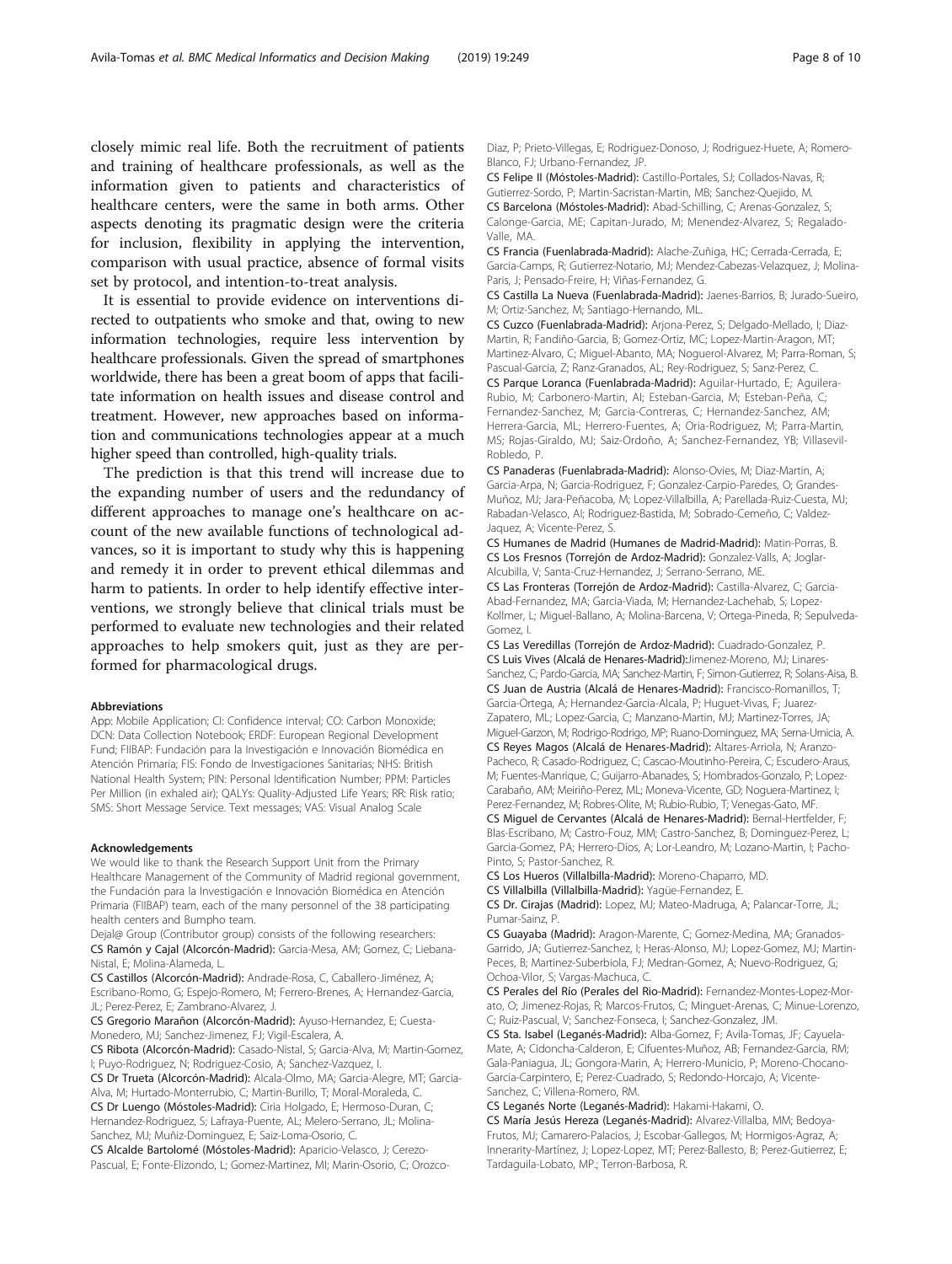<span id="page-8-0"></span>CS El Greco (Getafe-Madrid): Ballarin-Gonzalez, A; Fernandez-Fernandez, Y; Ferrer-Zapata, I; Gomez-Suarez, E; Lamonaca-Guasch, M; Morales-Ortiz, F; Pelaez-Laguno, C; Quintana-Gomez, JL; Rioja-Delgado, E.

CS Sector III (Getafe-Madrid): Aza-Pascual, JI; Fuente-Arriaran, D; Garcia-Perez, RA; Garriz-Aguirre, A; Gomez-Diaz, S; Gonzalez-Palacios, P; Gonzalez-Sanchez, N; Peralta-Alvarez, G; Sanz-Velasco, C; Vazquez-Gallego, J; Vazquez-Garcia, C.

CS El Restón (Valdemoro-Madrid): Fernandez-Duran, C; Peña-Anton, N. CS Valle de la Oliva (Majadahonda-Madrid): Blanco-Canseco, JM; Gamez-Cabero, I; Minguela-Puras, E; Serrano-Vega, J.

#### Study status

At the time of publication of this protocol, the study is at the data collection stage.

#### Authors' contributions

JFAT, EOE and CML conceived the study and participated in its design and coordination. EEM participated in its design. FJMS, BMP and MESS participated in different phases of the protocol design and coordination. JFAT, EOE and CML wrote the manuscript, and FJMS, BMP and MESS collaborated in the writing of the manuscript. All authors from the Dej@lo group have read and approved the final manuscript.

#### Funding

This trial was funded by the Fondo de Investigaciones Sanitarias (FIS) del Instituto de Salud Carlos III (ISCIII), the European Regional Development Fund (ERDF) under registration number PI17/01942. The funders had no role in the study design or in the decision to submit the report for publication. Also, they will not take part in the collection or analysis of data, nor in the assessment of the outcomes. The funding body has already performed a peer-review of the trial protocol.

The main researcher received a grant from the Fundación para la Investigación e Innovación Biomédica en Atención Primaria (FIIBAP) 2018 Call for grants for promoting research programs.

#### Availability of data and materials

The datasets used and/or analyzed during the current study are available from the corresponding author on reasonable request.

#### Ethics approval and consent to participates

This clinical trial was approved by the Clinical Research Ethics Committees of the Community of Madrid (December 13th, 2017) and the University Hospital 12 de Octubre (Madrid, January 30th, 2018). Both committees are comprised of qualified medical and scientific staff. The rights and wellbeing of patients will be respected at all times. All patients will be properly informed both verbally and in writing about the nature, objectives, risks, and potential benefits of the trial. Informed consent, written, signed, and dated, will be required from each subject.

The trial will comply with the Spanish law on human experimentation and will respect all the ethical principles of autonomy, justice, goodness of intention, and absence of intentionality in accordance with the good clinical practice standards of the Declaration of Helsinki (Seoul, 2008) and the Convenio de Oviedo (Oviedo, 1997).

A personal identification number (PIN) will be automatically generated that will be the unique identifier of the patient, hence dissociating their clinical and personal data. This PIN, together with a password, will also allow subjects in the intervention group to access the chat-bot. The chat-bot will not be used to collect any data allowing for identifying the

user.

#### Consent for publication

Not applicable.

#### Competing interests

The authors declare that they have no competing interests.

#### Author details

<sup>1</sup>Universidad Rey Juan Carlos, Madrid, Spain. <sup>2</sup>Healthcare center Sta. Isabel, Madrid Regional Health Service, 28911, Leganés, Madrid, Spain. <sup>3</sup>Healthcare center Los Castillos, DAO, Madrid Regional Health Service, Alcorcón, Madrid, Spain. <sup>4</sup>Healthcare center Perales del Río, DAC, Madrid Regional Health

Service, Getafe, Madrid, Spain. <sup>5</sup>Healthcare center Guayaba, DAC, Madrid Regional Health Service, Madrid, Spain. <sup>6</sup>Healthcare center Panaderas, DAO Madrid Regional Health Service, Fuenlabrada, Madrid, Spain. <sup>7</sup>Healthcare center Los Fresnos, DAE, Madrid Regional Health Service, Torrejón de Ardoz, Madrid, Spain. <sup>8</sup>Gerencia Asistencial de Atención Primaria (GAAP), Madrid, Spain. <sup>9</sup> Health Services Research on Chronic Patients Network (REDISSEC), Madrid, Spain.

# Received: 17 October 2019 Accepted: 8 November 2019

#### References

- 1. Mathers C, World Health Organization. WHO global report mortality attributable to tobacco [internet]. Geneva: World Health Organization; 2012. [cited 2013 Jun 13]
- 2. Aveyard P, West R. Managing smoking cessation. BMJ. 2007;335:37–41.
- 3. National Institute for Health and Clinical Excellence. Smoking cessation services in primary care, pharmacies, local authorities and workplaces, particularly for manual working groups, pregnant women and hard to reach communities. NICE public health guidance 10. London: NICE; 2008.
- 4. Treating tobacco use and dependence: 2008 update NCBI Bookshelf [Internet]. [cited 2012 Sep 28].
- 5. Minué-Lorenzo C, Olano-Espinosa E, del Cura-González I, Vizcaíno-Sánchez J, Camarelles-Guillem F, Granados-Garrido J, et al. Subsidized pharmacological treatment for smoking cessation by the Spanish public health system: a randomized, pragmatic,clinical trial by clusters. Tob Induc Dis. 2019;17:64 [cited 2019, Sep 9];17(September).
- 6. Thorndike AN, Regan S, Rigotti NA. The treatment of smoking by US physicians during ambulatory visits: 1994–2003. Am J Public Health. 2007;97: 1878–83.
- 7. Brotons C, Bjorkelund C. BulcM, et al. Prevention and health promotion in clinical practice: the views of general practitioners in Europe. Prev Med. 2005;40(5):595–601.
- 8. Saito A. Health proffessionals perceptions of and potential barriers to smoking cessation care. BMC Res Notes. 2010;3:329.
- 9. Pisinger C, Vestbo J, Borch-Johnsen K, Thomsen T, Jørgensen T. Acceptance of the smoking cessation intervention in a large population-based study: the Inter99 study. Scand J Public Health. 2005;33(2):138–45.
- 10. Aveyard P, Begh R, Parsons A, West R. Brief opportunistic smoking cessation interventions: a systematic review and meta-analysis to compare advice to quit and offer of assistance: Brief interventions for smoking cessation. Addiction. 2012;107(6):1066–73.
- 11. The State of Broadband:Broadband catalyzing sustainable development. International Telecommunications Union. Septiembre 2018.
- 12. Milani R, Franklin C. The Role of Technology in Healthy Living Medicine. Prog Cardiovasc Dis. 2017;59:487–91.
- 13. Free C, Phillips G, Galli L, Watson L, Felix L, Edwards P, et al. The effectiveness of mobile-health technology-based health behaviour change or disease management interventions for health care consumers: a systematic review. PLoS Med. 2013;10(1):e1001362.
- 14. Whittaker R, McRobbie H, Bullen C, Rodgers A, Gu Y. Mobile phone-based interventions for smoking cessation. Cochrane Database Syst Rev. 2016;4: CD006611.
- 15. Abroms LC, Westmaas JL, Bontemps-Jones J, Ramani R, Mellerson J. A content analysis of popular smartphone apps for smoking cessation. Am J Prev Med. 2013;45:732–6.
- 16. Haskins B, Lesperance D, Gibbons P, Boudreaux E. A systematic review of smartphone applications for smoking cessation. Transl Behav Med. 2017;7: 292–9.
- 17. Aplicación de algoritmos genéticos y sistemas expertos en medicina asistencial. Aplicaciones clínicas de la inteligencia artificial. Informes de evaluación de Tecnologías sanitarias. AETSA 2009 / 6. ISBN: 978–84– 96990-87-6. Ed. Ministerio de Ciencia e Innovación, 2011. Available only in Spanish.
- 18. Crutzen RY, Peters GJ, Portugal SD, Fisser EM, Grolleman J. An artificially intelligent chat agent that answers adolescents' questions related to sex, drugs, and alcohol: an exploratory study. J Adolesc Health. 2011;48:514–9.
- 19. Grolleman J, Van Dijk B, Nijholt A, et al. Break the habit! Designing an etherapy intervention using a virtual coach in aid of smoking cessation. Lect Notes Comput Sci. 2006;3962:133–41.